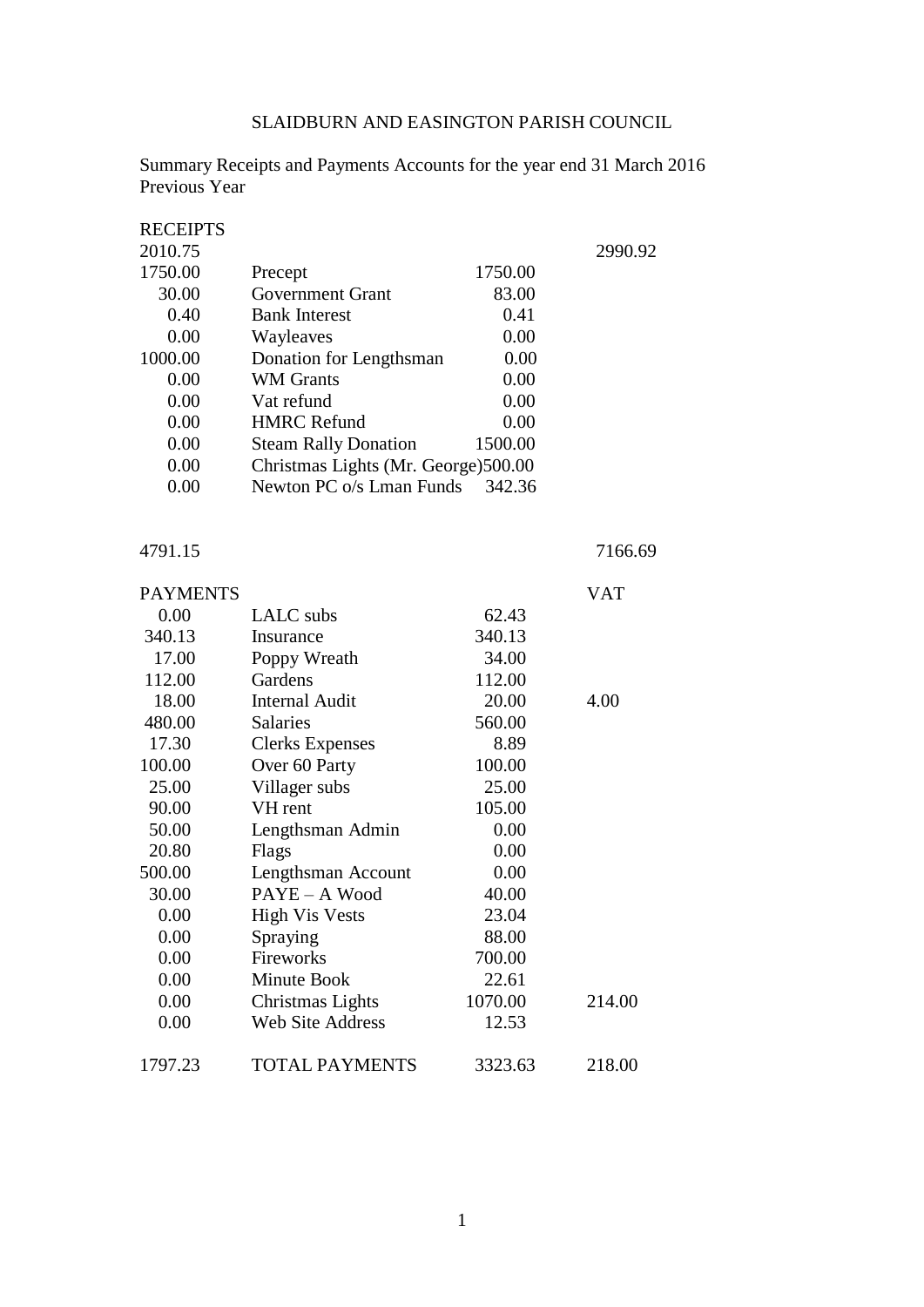# RECEIPTS AND PAYMENTS SUMMARY

| 2010.75 | Balance brought forward 010415            | 2990.92 |
|---------|-------------------------------------------|---------|
| 2780.40 | add total receipts                        | 4175.77 |
| 1800.23 | less total payments                       | 3541.63 |
| 2990.92 | Balance carried forward 310316            | 3625.06 |
|         | These cumulative funds are represented by |         |
| 2193.12 | Community Acc balance                     | 2826.85 |
| 797.80  | Business Prem Acc bal                     | 798.21  |
| (00.00) | <b>Less Unpresented Cheques</b>           | (0.00)  |
| 2990.92 | TOTAL                                     | 3625.06 |
|         |                                           |         |

signed…………………………. RFO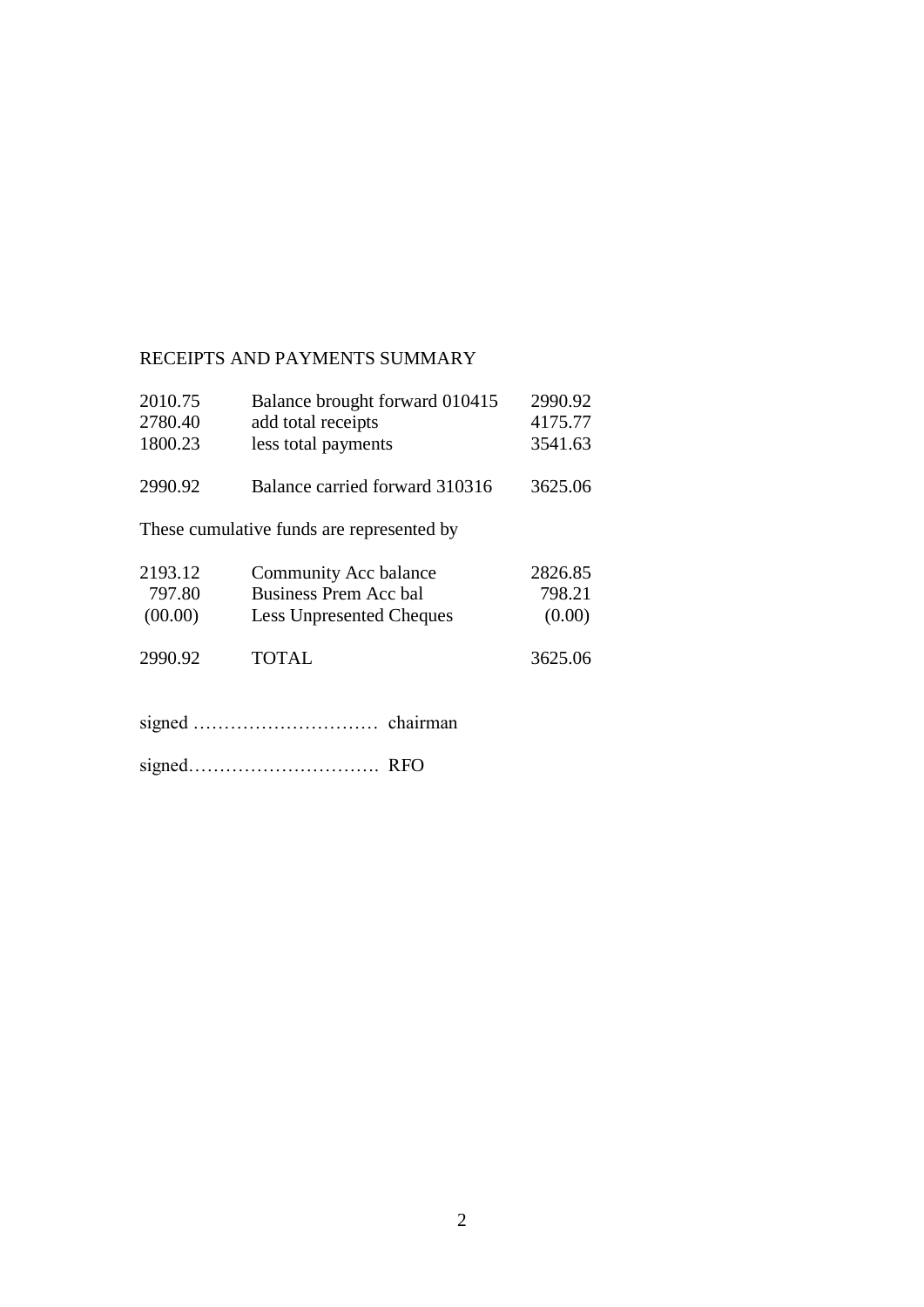### SLAIDBURN AND EASINGTON PARISH COUNCIL

Supporting notes for year ending 31 March 2016

Assets

At the 31 March 2016 the following assets were held:

| <b>DESCRIPTION</b> | <b>BASIS OF VALUATION</b>   | VALUE £        |
|--------------------|-----------------------------|----------------|
| War Memorial       | WM Trust & Liverpool Museum | £50 $k$        |
| 16 street lights   | nominal value               | £1             |
| 2 notice boards    | nominal value               | £1             |
| 9 seats            | nominal value               | £1             |
| 2 litter bins      | nominal value               | £1             |
| 2 welcome signs    | nominal value               | f <sub>1</sub> |

BORROWINGS NIL

OUTSTANDING DEBTS NIL

**TENANCIES** NIL

SECTION 137 PAYMENTS

The limit for spending under S137 of the local government act 1972 for this council in the year of account was £952 and the payments were made:

| <b>PAYEE</b>                  | <b>NATURE OF PAYMENT</b> | £<br>0.00 |
|-------------------------------|--------------------------|-----------|
| <b>AGENCY WORK</b><br>NIL.    |                          |           |
| <b>PENSIONS</b><br><b>NIL</b> |                          |           |
| <b>APPROVED BY</b>            |                          |           |
|                               |                          |           |
|                               |                          |           |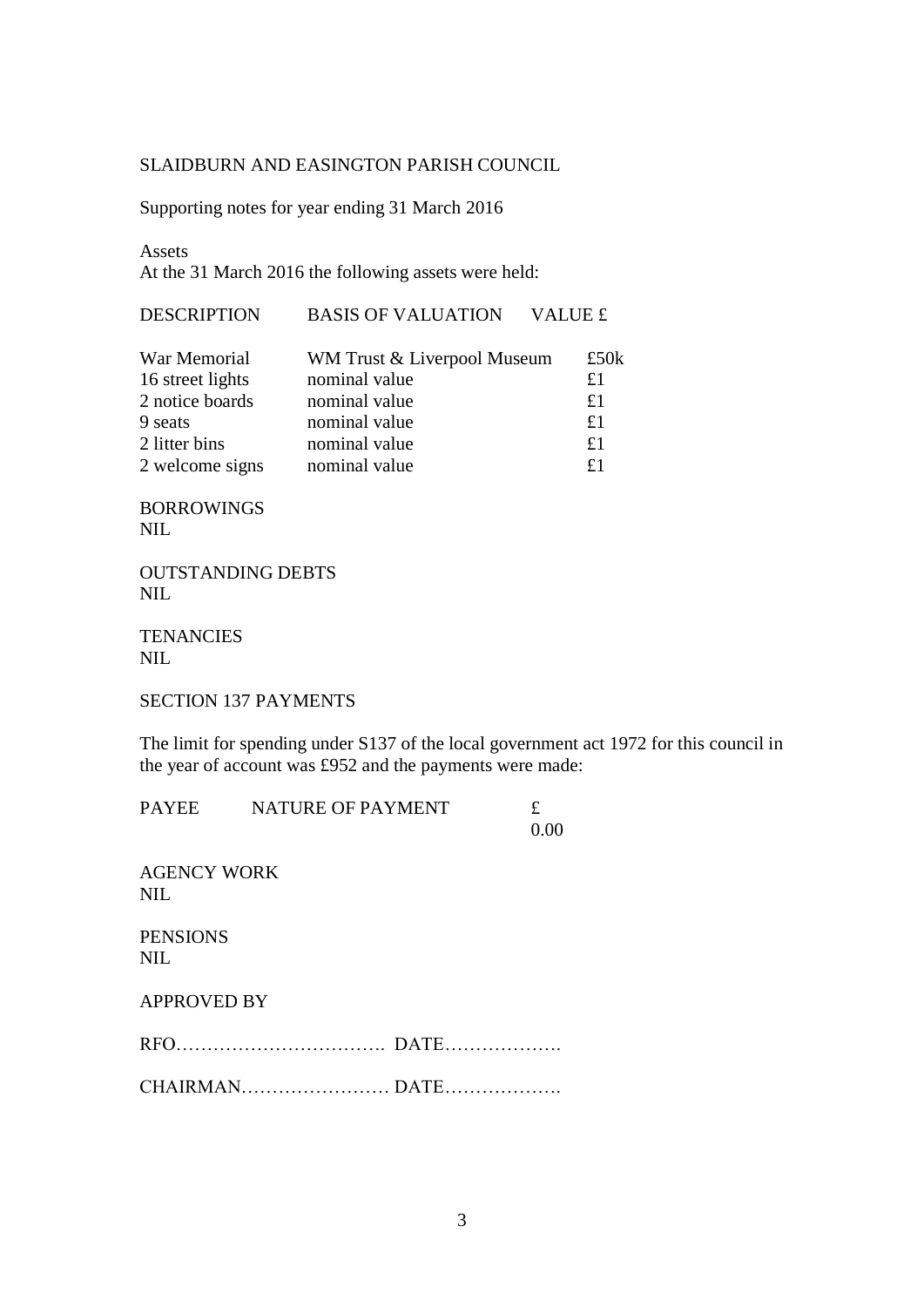### SLAIDBURN AND EASINGTON PARISH COUNCIL ADDITIONAL NOTES FOR YEAR ENDED 310316

### ASSETS

During the year the following assets were purchased at the cost shown:

NIL

During the year the following assets were disposed of for the amount shown:

NIL

Signed……………………………… Chairman

Signed………………………………. RFO